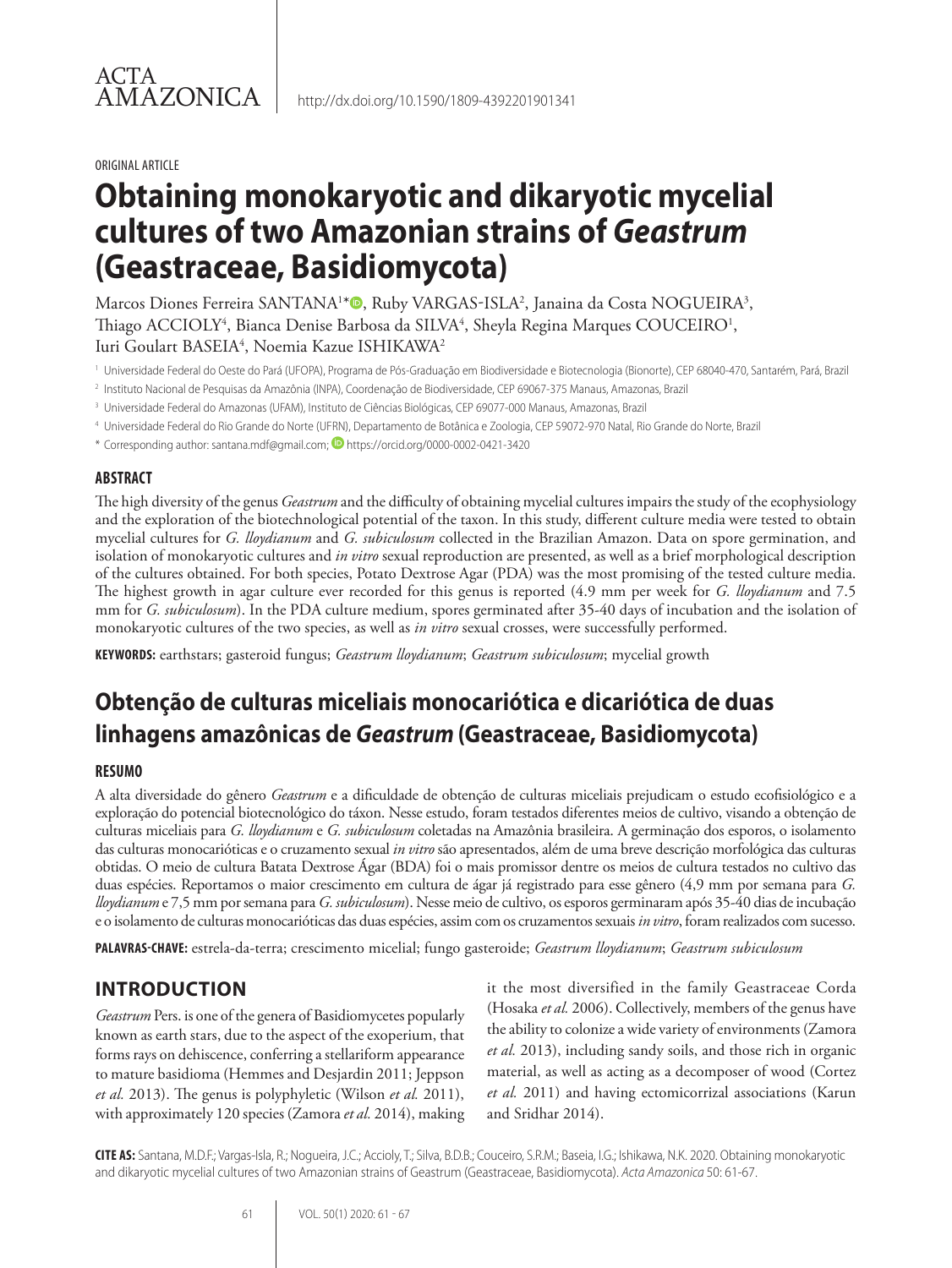Despite the many studies on *Geastrum* and the contining discovery of new species (Hemmes and Desjardin 2011; Leite *et al.* 2011; Trierveiler-Pereira *et al.* 2011; Silva *et al.* 2011, 2013; Zamora *et al.* 2013, 2014, 2015; Cabral *et al.* 2014; Crous *et al.* 2015; Caffot *et al.* 2016), the monograph by Sunhede (1989) is, by far, the most complete study on this genus, as it not only considers the morphological aspects of the basidiomas, but also the isolation and the characteristics of the mycelial cultures of diverse European species.

Sunhede (1989) reported the slow *in vitro* growth of *Geastrum* cultures, describing a range of 0.5 to 3.7 mm per week for some species. Stoytchev *et al.* (2001), studying *G. pouzarii* V.J. Staněk, recorded growth of 3 to 4 mm in six weeks. Zamora *et al.* (2014) in a study of *G. argentinum* Speg., observed up to 4 mm of growth per week. All these authors considered, it is necessary to improve mycelial growth in this group, mainly due to its potential for antimicrobial, anti-inflammatory, astringent and anti-hemorrhagic activity (Guerra-Dore *et al.* 2007) in the biotechnological production of bio-active compounds (Liu and Zhang 2004) and in bioremediation (Chittaragi *et al.* 2013; Sevindik *et al.* 2017; Kuhar *et al.* 2016; Santana *et al.* 2016).

In this study, we tested different mycelial growth media for the Amazon strains of *G. lloydianum* and *G. subiculosum,* report spore germination and the succesful rearing of monokaryotic and dikaryotic cultures, *in vitro* sexual reproduction for both species, and describe the characteristics of the different cultures obtained.

## **MATERIAL AND METHODS**

## **Basidioma collection**

Mature basidiomas of *G. lloydianum* and *G. subiculosum* were collected by hand at Campus III of Instituto Nacional de Pesquisas da Amazônia (INPA), in the city of Manaus, Amazonas state, Brazil (3°5'33.0"S, 59°59135.0"W).

Basidioma preservation followed the methodology proposed by Lodge *et al.* (2004). The material was identified following the descriptions of Sunhede (1989), Calonge *et al.* (2005), Cabral *et al.* (2014) and Sousa *et al.* (2014). Part of the collected material was used for evidence and was deposited in the INPA Herbarium (*G. lloydianum* INPA-Fungos 259923 and *G. subiculosum* INPA-Fungos 259933).

#### **Obtaining dikaryotic mycelia**

Dikaryotic mycelia of *G. lloydianum* and *G. subiculosum* were individually isolated from sections removed from the pseudoparenchymatous layer of a fresh basidial exoperidium and fragments of approximately  $1 \times 1$  mm were inoculated onto a 90 mm diameter Petri dish containing 15 mL of medium (PDA, Difco®), and then incubated at 25 °C, in the absence of light in a Biological Oxygen Demand (BOD) chamber. After one week,  $2 \times 2$  mm agar blocks containing mycelium were harvested and placed on new plates of the same volume and content to give pure cultures.

### **Evaluation of the mycelial culture medium**

Mycelial growth of *G. lloydianum* and *G. subiculosum* was tested in three solid culture media: Potato Agar Dextrose (PDA, Difco®), Malt Extract Peptone Agar (MEPA) [3% Malt Extract (Becton Dickinson); 0.3% soy peptone (Acumedia); 1.5% agar (Becton Dickinson)], and Sabouraud Dextrose Agar (SDA) Becton Dickinson®. Culture media were autoclaved at 121 °C for 15 minutes and 15 mL poured into 90 mm diameter Petri dishes. A 2 × 2 mm fragment from each culture was transferred to the center of a Petri dish and maintained at 25 °C in the absence of light in the BOD chamber.

The experiment was conducted with a completely randomized design, using five replicates per treatment for each species. On experimental day 42, diameter of colonies and mycelial mass dry weight were measured, following Vargas-Isla and Ishikawa (2008). Mean colony masses and diameters were submitted to analysis of variance (two-way ANOVA) followed by a Tukey test, if significant, with level of significance set at p < 0.05. Statistical analyzes were performed with the ASSISTAT program (7.7 beta).

#### **Obtaining a monokaryotic mycelium**

Basidiospores of *G. lloydianum* and *G. subiculosum* were obtained from suspensions of spores in sterile distilled water, plus 20 μL of Tween 80 (Sigma-Aldrich®) stirred lightly on a Vortex® agitator. A 50-μL aliquot was then spread onto a Petri-dish surface, to test which culture provided the best dikaryotic growth medium for each species, and maintained at 25 °C, in the absence of light in a BOD chamber.

Germinated basidiospores were selected under an optical microscope and transferred to new Petri dishes of volume and content equal to those described above, then maintained under the same conditions and analyzed for growth and absence of connections over a five week period. For each species, the ten monokaryotic cultures showing the highest mycelial growth rates were selected, multiplied with transfer to new Petri dishes and used for crossing tests.

## **Mycelial crossing**

Crosses were determined by pairing the ten monokaryotic cultures of each species. Fragments measuring  $2 \times 2$  mm of the various monokaryotic cultures were inoculated in pairs, seperated by distances of 2 mm from each other in Petri dishes with 15 mL of the culture medium that provided the best growth rates in the dikaryotic cultures. These were maintained at five pairs per plate with three replicates and kept at 25 °C in a BOD chamber in the absence of light and analyzed over a five-week period for the formation of clamp connections.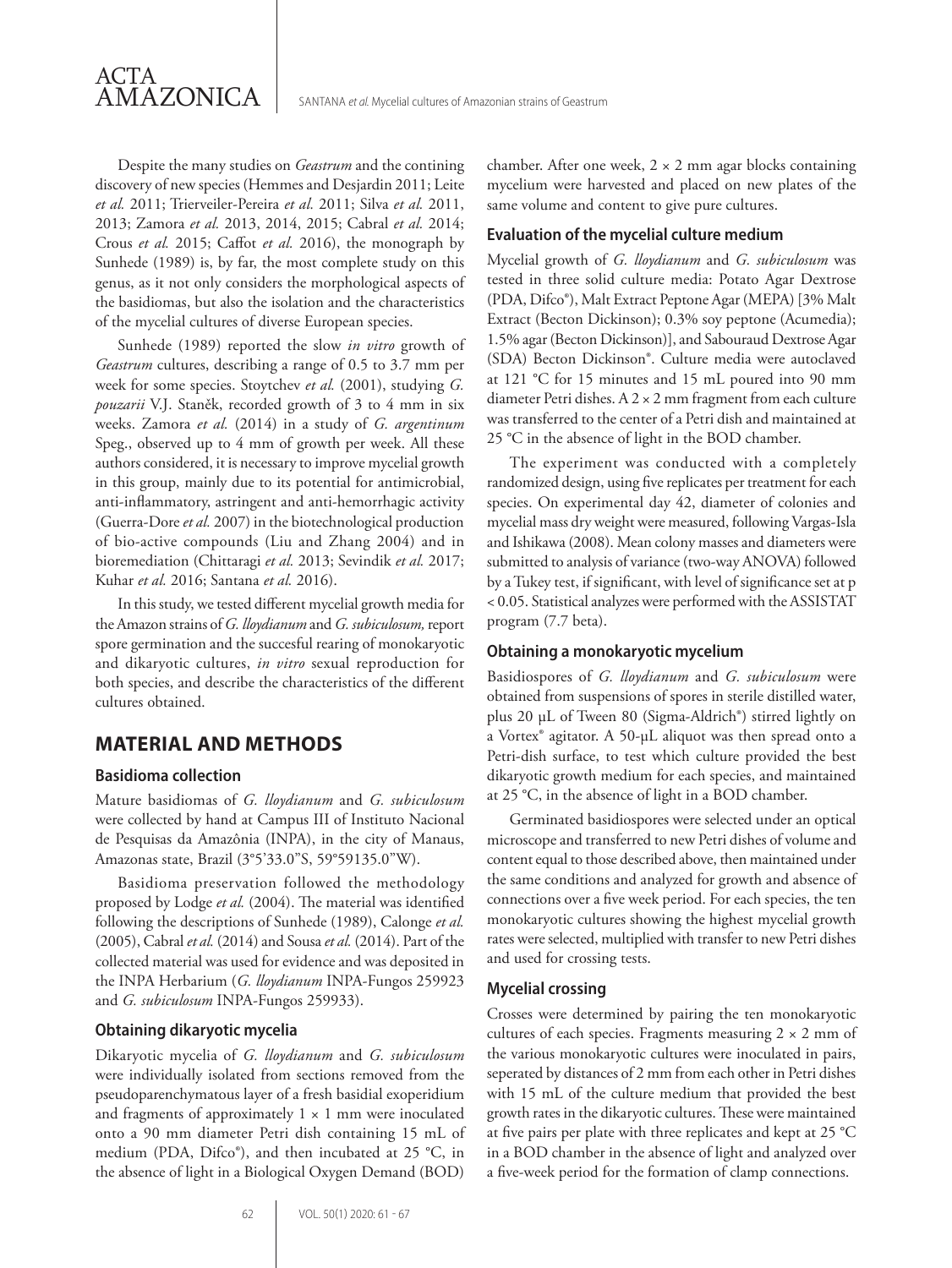

After confirming clamp connection formation in cultures of both species, the three cultures with the highest growth for each species were selected and the original crossing-derived dikaryotic mycelium grown-on in new Petri dishes to multiply the stock. After growth, five  $2 \times 2$  mm fragments were inoculated into 125 mL capacity Erlenmeyer flasks, with 50 mL of the liquid of the culture medium (agar absent) which suported the best dikaryotic culture growth and, in triplicate, maintained in a BOD at 25 °C in the dark.

After five weeks growth, mycelia were separated from the medium by vacuum-pump filtration, washed three times in sterile distilled water and subjected to DNA extraction following Raeder and Broda (1985).

Amplification of the rDNA internal transcriber-spacer region (ITS) was performed with previously described primers and protocols (Gardes and Bruns 1993). PCR product purification was undertaken with ExoSAP-IT (Affymetrix Inc.), and sequencing was performed with the BigDye™ Terminator Cycle Sequencing Ready Reaction Kit GFX (Amersham Pharmacia®), using the same primers.

Sequences of *G. hariotii* Lloyd, *G. pectinatum* Pers., *G. triplex* Jungh. and *G. parvistriatum* J.C. Zamora & Calonge were added in order to test the effectiveness of crosses for species separation. *Myriostoma coliforme* (Dicks.) Corda was used as an outgroup. Sequences were first aligned with Clustal X 2.1 (Larkin *et al.* 2007), and then BioEdit (Hall 1999). An ITS-based distance matrix was calculated using the Kimura-2 parameter replacement model with MEGA (Tamura *et al.* 2013) to assess between species divergence.

Maximum parsimony (MP) phylogenetic analyses with ITS concatenation were performed. For this, PAUP (Swofford 1998) was used, and the trees assembled using a heuristic search for branch exchange using the TBR algorithm. The initial tree was obtained by stepwise addition of 100 repeated random sequencess and 1000 bootstrap repititions. The resulting tree was edited with FigTree (http://tree.bio.Ed.ac. uk/software/figtree/).

## **RESULTS**

#### **Taxonomy**

*Geastrum lloydianum* Rick, Brotéria 5: 26 (1906). Figure 1a-b.

≡*Geaster lloydianum* Rick (1906) [MB#528074]

≡*Geastrum saccatum* var. *lloydianum* (Rick) Rick (1961) [MB#349502]

Basidioma curved expanded, from 14 to 27 mm in height, including the peristomium, 14 to 27 mm in diameter, nonhygroscopic, fibrous papyraceous, cotonous, persistent fleshy mycelial layer, detaching itself in irregular brown sections. Endoprosthesis dark grayish brown to dark brown, globose deprescent, with apophysis present, sessile and short stipulate,



**Figure 1.** *Geastrum lloydianum*: A) Immature and expanded basidioma; B) Basidiospores. *Geastrum subiculosum*: C) Immature and expanded basidioma; D) Basidiospores. Scale bar: A;  $C = 1$  cm; B;  $D = 3$  µm. This figure is in color in the electronic version.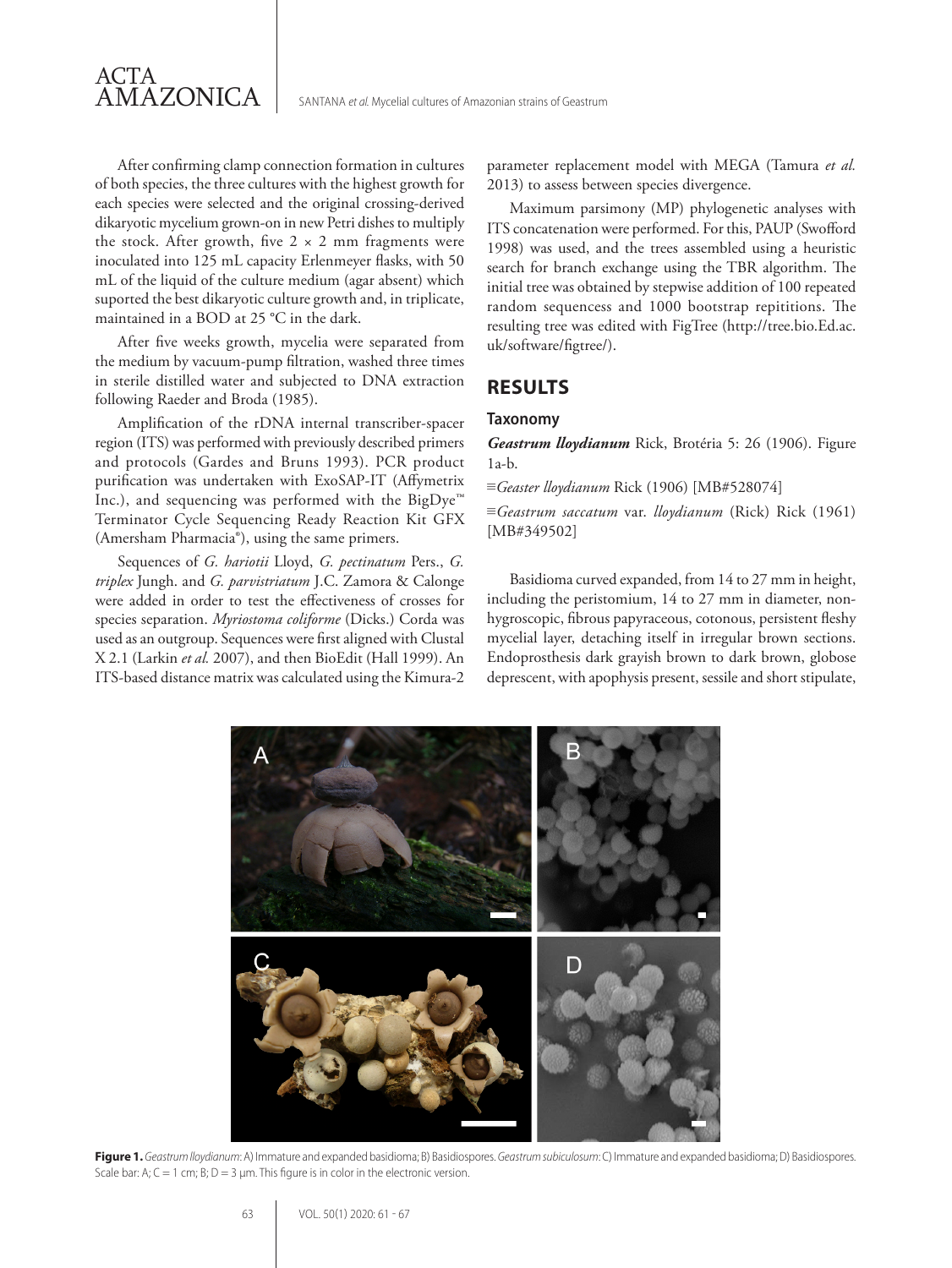peristomium conical grooved, not delimited and concolorate with endoperidium. Basidiospores globose to subglobose, measuring 3.6 to 5.4 μm in diameter, slightly warty, apicule vermilion in presence of KOH.

ACTA

AMAZONICA

Material examined: Brazil. Amazonas, Manaus. INPA Campus III, 18 II 2014. Santana, MDF. INPA 259923.

*Geastrum subiculosum* Cooke & Massee, Grevillea 15: 97 (1887). Figure 1c-d.

≡*Geaster subiculosum* Cooke & Massee (1887) [MB#528132] =*Geaster subiculosum* Cooke & Massee (1887) [MB#528132]

Immature basidioma subglobous to obovoid, with surface smooth to slightly wrinkled on the subicule, white yellowish to yellowish gray fading to beige. Basidioma expanded with persistent fleshy mycelial layer of yellowish brown to light yellow, with revolte rays cream. Endoperidium dark grayish brown, peristome mamiform, fibrillous, non-delimited, concolor with endoperidium saculiform expansion. Basidiospores small, globose to subglobous, measuring 2.4 to 3.3 μm in diameter, slightly warty, hyaline.

Material examined: Brazil. Amazonas, Manaus. INPA Campus III, 22 III 2014. Santana, MDF. INPA 259933.

#### **Evaluation of culture medium in dikaryotic growth**

Despite slow growth, cultures of the two species developed in all tested media (Figure 2). PDA and MEPA produced the best colony diameter values for *G. lloydianum*, with grow rates of some 4.5 and 4.9 mm per week, respectively. For *G. subiculosum*, PDA was the best medium, with growth of around 7.5 mm per week. For *G. lloydianum*, no significant statistical difference was observed in colony biomass between the culture media. However, for *G. subiculosum*, PDA and DAS produced the best results (Table 1).



**Figure 2.** Mycelial cultures of *Geastrum lloydianum* and *G. subiculosum* after 40 days of incubation in different culture media at 25 °C, in the dark. PDA = Potato Dextrose Agar; DAS = Dextrose Agar Sabouraud; MEPA = Malt Extract Peptone Agar. This figure is in color in the electronic version.

| Species                                                       | Mycelial diameter (mm) |       |          | Colony biomass (mg)                       |         |      |
|---------------------------------------------------------------|------------------------|-------|----------|-------------------------------------------|---------|------|
|                                                               | PDA                    |       | DAS MEPA |                                           | PDA DAS | MFPA |
| Geastrum Iloydianum 22.3bA 11.7bB 24.7aA 0.07bA 0.05bA 0.04aA |                        |       |          |                                           |         |      |
| G. subiculosum                                                |                        |       |          | 37.7aA 30.7aB 26.3aC 0.25aA 0.11aB 0.07aC |         |      |
| CV (%)                                                        |                        | 10.27 |          |                                           | 20.02   |      |

BDA = Potato Dextrose Agar; DAS = Dextrose Agar Sabouraud; MEPA = Malt Extract Peptone Agar; VC = Coefficient of Variation. Letters with different sufixes indicate significantly different values among groups (ANOVA, p < 0.05). Small letters refer to comparison between isolates and capital letters, to comparison among treatments.

During the first week of cultivation, *G. lloydianum* and *G. subiculosusm* hyphae showed little or no clamp branching of more distant connections. At 42 days, the cultures showed uneven margins, larger hyphae, numerous clamp connections, and the presence of chlamydospores in terminal and interim positions on the hyphae.

#### **Obtaining monokaryotic mycelia**

The germination period of basidiospores of *G. lloydianum* and *G. subiculosum* was similar, ranging from 35 to 40 days after incubation. Under these conditions, it was possible to isolate 84 monokaryotic mycelia of *G. lloydianum* and 96 of *G. subiculosum*.

Cultures grew, on average, 1.2 mm per week, but differed in mycelial morphology. Monokaryotic cultures of *G. lloydianum* on PDA were thicker, with a denser mycelium and a slightly irregular border, while *G. subiculosum* hyphae were thinner, less dense, with a thin appearence and irregular growth.

The slow development of the two species made it difficult to analyze *in vitro* pairings. However, the presence of multiple clamp connctions in the resulting mycelium indicated dikaryotic mycelium establishment for all pairs (Figure 3), thus indicating sexual crossing (Taylor *et al.* 2000; Taylor *et al.* 2006). The dikaryotic mycelia resulting from *in vitro* crossings were grouped with the dikaryotic mycelia isolated from the respective basidiomas (Figure 4), showing that the method can likely be employed with other species of the group.

## **DISCUSSION**

The slow *in vitro* growth rates of some *Geastrum* species was first reported by Sunhede (1989), who noted a growth rate variation of 0.5 to 3.7 mm per week. Stoytchev *et al.* (2001) reported growth of 3 to 4 mm after six weeks for *G. pouzarii* V.J. Staněk, and Zamora *et al.* (2014) observed growth of 4 mm per week for *G. argentinum* Speg. All these species were grown in a malt extract medium. In this same culture medium, *G. lloydianum* and *G. subiculosum* showed higher growth speeds of about 4.6 and 5.2 mm per week, respectively.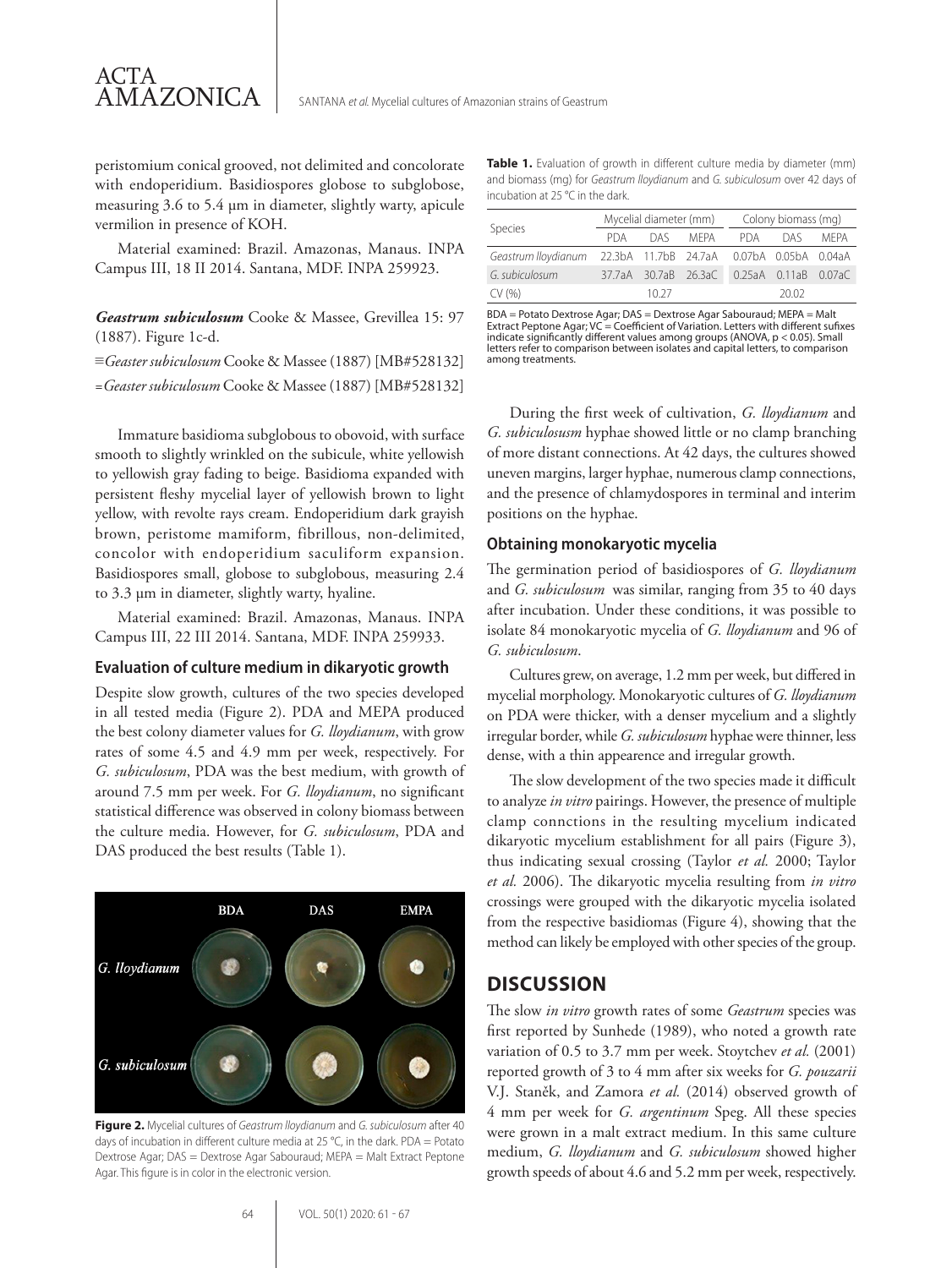# ACTA AMAZONICA



**Figure 3.** *In vitro* crossover for two species of *Geastrum*. A-C) *G. subiculosum*; D-F) *G. lloydianum*, where A) and D) is the monokaryotic mycelium 35 days after incubation; B) is the monokaryotic and dikaryotic mycelium resulting from crossover; E) is the dikaryotic mycelium resulting from crossover; C) and F) show connection clamps indicating success at crossover. MO = monokaryotic mycelium;  $DI = dikaryotic mycellum.$  This figure is in color in the electronic version.

Both our species showed best results with PDA. This has also been observed for other *Geastrum* species (*G. schweinitzii*  (Berk. & M.A. Curtis) Zeller, *G. triplex* and *G. echinulatum* B.D.B. Silva & Baseia (M.D.F. Santana, unpublished data). Although the values are still low, means for mycelial growth in PDA were the most promising recorded so far for the genus.

*In vitro* germination of sexual spores is the key first step in monokaryotic culture isolation, and can even be used to determine the fungal reproduction system (Anderson *et al.* 1980; Carvalho *et al.* 1997; Capelari and Fungaro 2003), a field of research still little explored for gasteroid fungi. However, the basidiospores of only a few species of *Geastrum* have germinated under laboratory conditions, the main examples to date being the few cases described by Sunhede (1989) and the report by Stoytchev *et al.* (2001) for *G. pouzarii*.

Even if germination rates are low (less than 1% in this study, for both species) these are the first records of basidiospore germination for both *G. subiculosum* and *G. lloydianum*. Basidiospore germination for gasteroid fungi, such as *Pisolithus* Alb. & Schwein, for example, ranges from 0.001 to 0.38% (Bulmer 1964; Silvério 2013). This may be the possible cause of the lack of success with previous reported attempts, such as by Kuhar and Papinutti (2009) for *G. episcopale* Kuhar & Papin, synonym for *G. violaceum* Rick.



#### 40.0

**Figure 4.** Molecular similarity between basidioma-derived dikaryotic mycelia (square) and dikaryotic mycelia derived from *in vitro* crossing (triangle) for Amazonian strains of *Geastrum lloydianum* and *G. subiculosum*. The tree was constructed based on the rDNA ITS region sequences (ITS1, 5.8S and ITS2).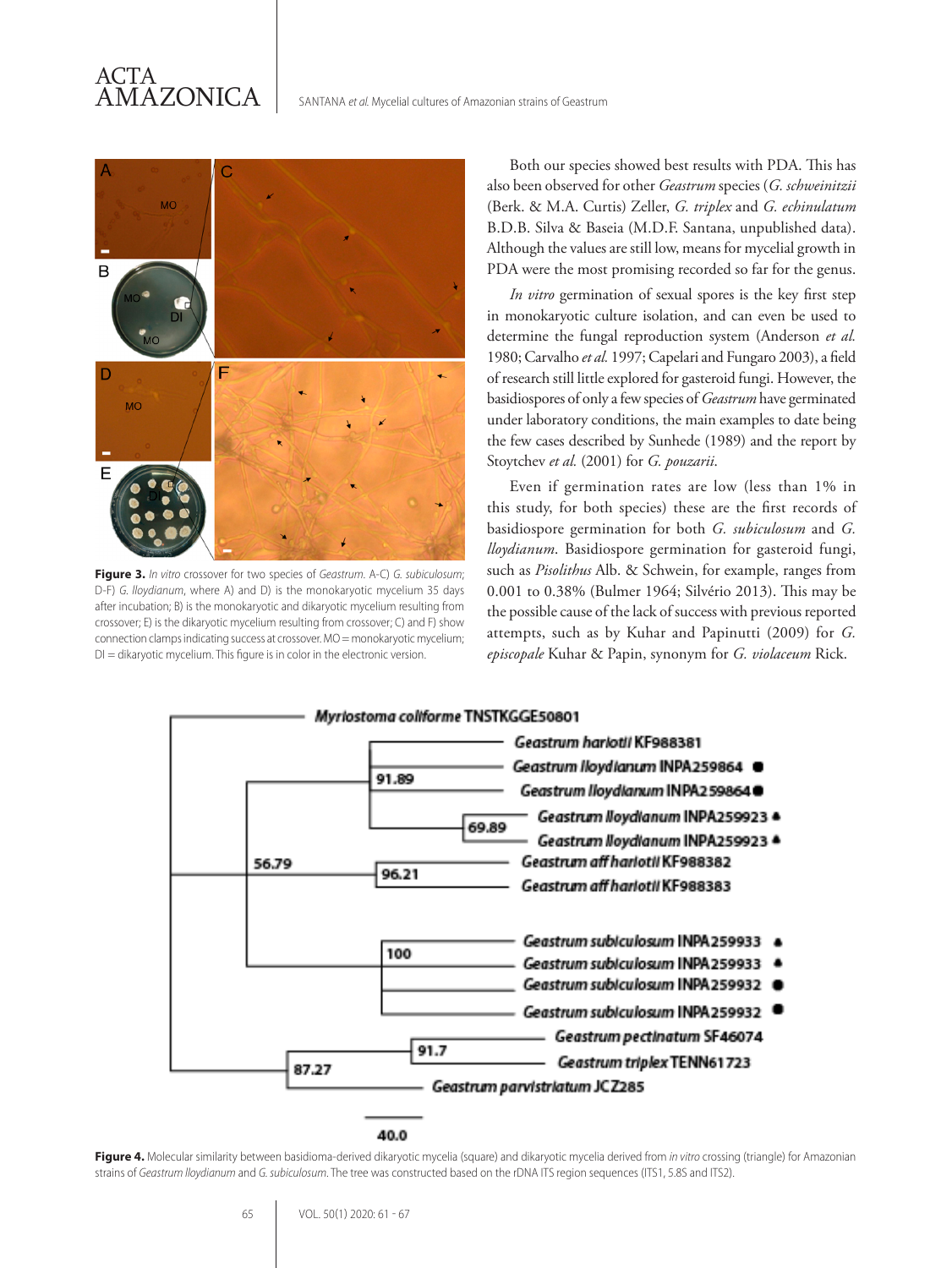

Low germination rates under laboratory conditions were historically reported in the literature for gasteroid fungi (Bulmer 1964; Fries 1978, 1987; Carvalho *et al.* 1997; Silvério 2013). For *Rhizopogon roseolus* (Corda) Th. Fr., the first germination may take two to three weeks (Kawai *et al.* 2008) and for *Pisolithus arhizus* (Scop.) Rauschert., eight weeks after incubation (Carvalho *et al.* 1997).

# **CONCLUSIONS**

PDA culture medium was the most promising for mycelial growth of Amazonian strains of *Geastrum lloydianum* and *G. subiculosum*. This culture medium was also effective for the germination of basidiospores and for obtaining monokaryotic cultures. It is necessary to improve the production of *Geastrum* mycelial cultures, as well as to apply the methodology used in here to other species, in oredr to broaden the evaluation of its applicability for ecophysiological and biotechnological studies of *Geastrum*.

# **ACKNOWLEDGMENTS**

To Coordenação de Aperfeiçoamento de Pessoal de Nível Superior (CAPES) and Programa Nacional de Apoio e Desenvolvimento da Botânica (PNADB) for financial assistance.

## **REFERENCES**

- Anderson, J.B.; Korhonen, K; Ullrich, R.C. 1980. Relationships between European and North American Biological Species of *Armillaria mellea*. *Experimental Mycology*, 4: 87-95.
- Bulmer, G.S. 1964. The in vitro production of abortive fructifications of *Lycoperdon pusillum* Pers. *Proceedings of the Oklahoma Academy of Science*, 44: 192-195.
- Cabral, T.S.; Silva, B.D.B.; Marinho, P.; Baseia, I.G. 2014. *Geastrum rusticum* (Geastraceae, Basidiomycota), a new earthstar fungus in the Brazilian Atlantic rainforest - a molecular analysis. *Nova Hedwigia*, 98: 265-272.
- Caffot, M.L.H.; Amarilla, L.D. Crespo, E.M.; Domínguez, L.S. 2016. *Geastrum minutisporum* sp. nov. from *Polylepis australis* woodlands in central Argentina. *Mycoscience*, 57: 157-163.
- Calonge, F.D.; Mata, M.; Carranza, J. 2005. Contribución al catálogo de los Gasteromycetes (Basidiomycotina, Fungi) de Costa Rica. *Anales del Jardín Botánico de Madrid*, 62: 23-45.
- Capelari, M.; Fungaro, M.H.P. 2003. Determination of biological species and analysis of genetic variability by RAPD of isolates of *Pleurotus* subgenus *Coremiopleurotus*. *Mycological Research*, 107: 1050-1054.
- Carvalho, D.; Rosado, S.C.S.; Souza, A.M.; Oliveira, A.F. 1997. Produção de culturas monocarióticas e compatibilidade sexual intra e interpopulacional para o fungo ectomicorrízico *Pisolithus tinctorius*. *Cerne*, 3: 143-160.
- Chittaragi, A.; Naika, R.; Banakar, S.; Vijay, K. 2013. Phytochemical and antifungal study of different solvent extracts of *Scleroderma bermudense* Corker. (Sclerodermataceae). *American Journal of PharmTech Research*, 3: 427-438.
- Cortez, V.G.; Baseia, I.G.; Silveira, R.M.B. 2011. Gasteroid mycobiota of Rio Grande do Sul, Brazil: Lysuraceae (Basidiomycota). *Acta Scientiarum. Biological Sciences*, 33: 87-92.
- Crous, P.W.; Wingfield, M.J.; Le Roux, J.J.; Richardson, D.M.; Strasberg, D.; Shivas, R.G. *et al*. 2015. Fungal planet description sheets: 371-399. *Persoonia*, 35: 264-327.
- Fries, N. 1978. Basidiospore germination in some mycorrhiza forming hymenomycetes. *Transactions of the British Mycological Society*, 70: 319-324.
- Gardes, M.; Bruns, T.D. 1993. ITS primers with enhanced specificity for basidiomycetes - application to the identification of mycorrhizae and rusts. *Molecular Ecology*, 2: 113-118.
- Guerra-Dore, C.M.P.; Azevedo, T.C.G.; Souza, M.C.R.; Rego, L.A.; Dantas, J.C.M. Silva, F.R.F.; Rocha, H.A.O.; Baseia, I.G.; Leite, E.L. 2007. Antiinflammatory, antioxidant and cytotoxic actions of β-glucan-rich extract from *Geastrum saccatum* mushroom. *International Immunopharmacology*, 7: 1160-1169.
- Hall, T.A. 1999. BioEdit: a user-friendly biological sequence alignment editor and analysis program for Windows 95/98/NT. *Nucleic Acids Symposium Series*, 41: 95-98.
- Hemmes, D.E.; Desjardin, D.E. 2011. Earthstars (*Geastrum, Myriostoma*) of the Hawaiian Islands including two new species, *Geastrum litchiforme* and *Geastrum reticulatum*. *Pacific Science*, 65: 477-496.
- Hosaka, K.; Bates, S.T.; Beever, R.E.; Castellano, M.A.; Colgan-III, W.; Domínguez, L.S.; *et al*. 2006. Molecular phylogenetics of the gomphoid-phalloid fungi with an establishment of the new subclasses Phallomycetidae and two new orders. *Mycologia*, 98: 949-959.
- Jeppson, M.; Nilsson, H.R.; Larsson, E. 2013. European earthstars in Geastraceae (Geastrales, Phallomycetidae): A systematic approach using morphology and molecular sequence data. *Systematics and Biodiversity*, 4: 437-465.
- Karun, N.C.; Sridhar, K.R. 2014. Geasters in the Western Ghats and west coast of India. *Acta Mycologica*, 49: 207-219.
- Kawai, M.; Yamahara, M.; Ohta, A. 2008. Bipolar incompatibility system of an ectomycorrhizal basidiomycete, *Rhizopogon rubescens*. *Mycorrhiza*, 18: 205-210.
- Kuhar, F.; Castiglia, V.C.; Zamora, J.C. 2016. Detection of manganese peroxidase and other exoenzymes in four isolates of *Geastrum* (Geastrales) in pure culture. *Revista Argentina de Microbiología*, 48: 274-278.
- Kuhar, F.; Papinutti, L. 2009. *Geastrum episcopale*: a new noticeable species with red-violet exoperidium. *Mycologia*, 101: 535-538.
- Larkin, M.A.; Blackshields, G.; Brown, N.P.; Chenna, R.; McGettigan, P.A.; McWilliam, H.; *et al.* 2007. Clustal W and Clustal X version 2.0. *Bioinformatics*, 23: 2947-2948.
- Leite, A.G.; Assis, H.K.; Silva, B.D.B.; Sotão, H.M.P.; Baseia, I.G. 2011. *Geastrum* species from the Amazon Forest, Brazil. *Mycotaxon*, 118: 383-392.
- Liu, Y.J.; Zhang, K.Q. 2004. Antimicrobial activities of selected *Cyathus* species. *Mycopathologia*, 2: 185-189.
- Lodge, D.J.; Ammirati, J.; O'Dell, T.E.; Mueller, G.M. 2004. Collecting and describing macrofungi: Inventory and Monitoring Methods. In: Mueller, G.M.; Bills, G.; Foster, M.S.